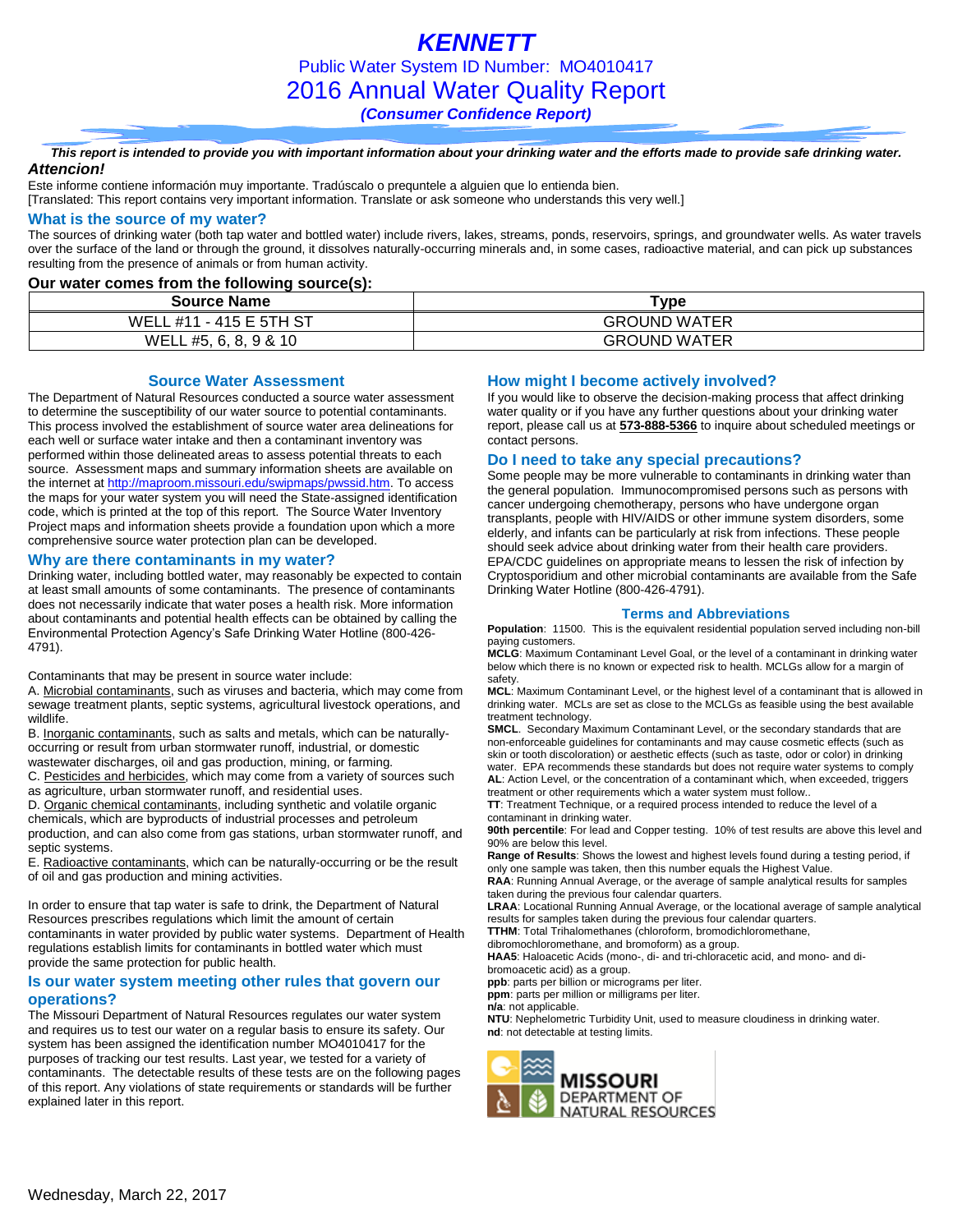## *KENNETT*

Public Water System ID Number: MO4010417

2016 Annual Water Quality Report

*(Consumer Confidence Report)*

# *Contaminants Report*

KENNETT will provide a printed hard copy of the CCR upon request. To request a copy of this report to be mailed, please call us at **573-888-5366***.* The CCR can also be found on the internet at www.dnr.mo.gov/ccr/MO4010417.pdf.

*The state has reduced monitoring requirements for certain contaminants to less often than once per year because the concentrations of these contaminants are not expected to vary significantly from year to year. Records with a sample year more than one year old are still considered representative.*

## *Regulated Contaminants*

| <b>Regulated</b><br><b>Contaminants</b> | <b>Collection</b><br><b>Date</b> | <b>Highest</b><br>Test<br><b>Result</b> | <b>Range of</b><br><b>Sampled</b><br><b>Result(s)</b><br>$(low - high)$ | Unit | <b>MCL</b> | <b>MCLG</b> | <b>Typical Source</b>                                                                          |
|-----------------------------------------|----------------------------------|-----------------------------------------|-------------------------------------------------------------------------|------|------------|-------------|------------------------------------------------------------------------------------------------|
| ARSENIC                                 | 3/1/2016                         | 3.6                                     | 3.6                                                                     | ppp  | 10         |             | Erosion of natural deposits                                                                    |
| <b>BARIUM</b>                           | 3/1/2016                         | 0.624                                   | 0.624                                                                   | ppm  |            |             | Discharge of drilling wastes; Discharge from metal refineries;<br>Erosion of natural deposits  |
| NITRATE-<br><b>NITRITE</b>              | 8/15/2016                        | 0.011                                   | $0 - 0.011$                                                             | ppm  | 10         | 10          | Runoff from fertilizer use; Leaching from septic tanks, sewage;<br>Erosion of natural deposits |

| <b>Disinfection</b><br><b>Byproducts</b> | <b>Sample Point</b> | <b>Monitoring</b><br><b>Period</b> | <b>Highest</b><br>∟RAA | <b>Range of Sampled</b><br><b>Result(s)</b><br>$(low - high)$ | Unit | <b>MCL</b> | <b>MCLG</b> | <b>Typical Source</b>                    |
|------------------------------------------|---------------------|------------------------------------|------------------------|---------------------------------------------------------------|------|------------|-------------|------------------------------------------|
| (HAA5)                                   | DBPDUAL-01          | 2016                               |                        | $0 - 0$                                                       | ppb  | 60         |             | Byproduct of drinking water disinfection |
| (HAA5)                                   | DBPDUAL-04          | 2016                               |                        | $0 - 0$                                                       | ppb  | 60         |             | Byproduct of drinking water disinfection |
| TTHM                                     | DBPDUAL-01          | 2016                               | 30                     | $29.7 - 29.7$                                                 | ppb  | 80         |             | Byproduct of drinking water disinfection |
| TTHM                                     | DBPDUAL-04          | 2016                               |                        | $16.9 - 16.9$                                                 | ppb  | 80         |             | Byproduct of drinking water disinfection |

| Lead and<br><b>Copper</b> | Date        | 90th Percentile: 90%<br>of your water utility<br>levels were less than | <b>Range of Sampled</b><br><b>Results</b><br>(low – high) | Unit<br><b>AL</b> |    | <b>Sites</b><br><b>Over AL</b> | <b>Typical Source</b>                   |  |
|---------------------------|-------------|------------------------------------------------------------------------|-----------------------------------------------------------|-------------------|----|--------------------------------|-----------------------------------------|--|
| <b>COPPER</b>             | 2013 - 2015 | 0.118                                                                  | $0.0024 - 0.136$                                          | ppm               | .3 |                                | Corrosion of household plumbing systems |  |
| ∟EAD                      | 2013 - 2015 | .08                                                                    | $1.01 - 4.93$                                             | ppb               | 15 |                                | Corrosion of household plumbing systems |  |
|                           |             |                                                                        |                                                           |                   |    |                                |                                         |  |

**Microbiological Result MCL MCLG Typical Source** No Detected Results were Found in the Calendar Year of 2016

| Unregulated Contaminant Monitoring Rule<br>'UCMR) | <b>Collection</b><br>Date of HV | <b>Highest Value (HV)</b> | <b>Range of Sampled Result(s)</b> | <b>Unit</b> |
|---------------------------------------------------|---------------------------------|---------------------------|-----------------------------------|-------------|
| CHROMIUM. HEX                                     | 11/12/2013                      |                           | $1.1 - 1.4$                       | UG/L        |
| <b>STRONTIUM</b>                                  | 5/29/2013                       | 81.2                      | 74.8 - 81.2                       | UG/L        |
| <b>VANADIUM. TOTAL</b>                            | 12/4/2013                       | .06                       | $0.76 - 1.06$                     | UG/L        |

### *Violations and Health Effects Information*

| Durina<br>2016<br>the<br>. we had the below noted <b>\</b><br>calendar vear د<br>s water regulations.<br>drinkina<br>ੋ <sup>⊿</sup> violation(s) ਹ,<br>ZU I |         |             |  |  |  |  |  |
|-------------------------------------------------------------------------------------------------------------------------------------------------------------|---------|-------------|--|--|--|--|--|
| <b>Compliance Period</b>                                                                                                                                    | Analyte | <b>Tvpe</b> |  |  |  |  |  |
| No<br>Year of 2016<br>Occurred in the<br>: Calendar<br>olations<br>/ıc                                                                                      |         |             |  |  |  |  |  |

### **Special Lead and Copper Notice:**

If present, elevated levels of lead can cause serious health problems, especially for pregnant women and young children. Lead in drinking water is primarily from materials and components associated with service lines and home plumbing. KENNETT is responsible for providing high quality drinking water, but cannot control the variety of materials used in plumbing components. When your water has been sitting for several hours, you can minimize the potential for lead exposure by flushing your tap for 30 seconds to 2 minutes before using water for drinking or cooking. If you are concerned about lead in your water, you may wish to have your water tested. Information on lead in drinking water, testing methods, and steps you can take to minimize exposure is available from the Safe Drinking Water Hotline (800-426-4791) or at http://water.epa.gov/drink/info/lead/index.cfm

You can also find sample results for all contaminants from both past and present compliance monitoring online at the Missouri DNR Drinking Water Watch website [http://dnr.mo.gov/DWW/indexSearchDNR.jsp.](http://dnr.mo.gov/DWW/indexSearchDNR.jsp) To find Lead and Copper results for your system, type your water system name in the box titled Water System Name and select *Find Water Systems* at the bottom of the page. The new screen will show you the water system name and number, select and click the Water System Number. At the top of the next page, under the *Help* column find, *Other Chemical Results by Analyte*, select and click on it. Scroll down alphabetically to Lead and click the blue Analyte Code (1030). The Lead and Copper locations will be displayed under the heading *Sample Comments*. Scroll to find your location and click on the *Sample No*. for the results. If your house was selected by the water system and you assisted in taking a Lead and Copper sample from your home but cannot find your location in the list, please contact KENNETT for your results.